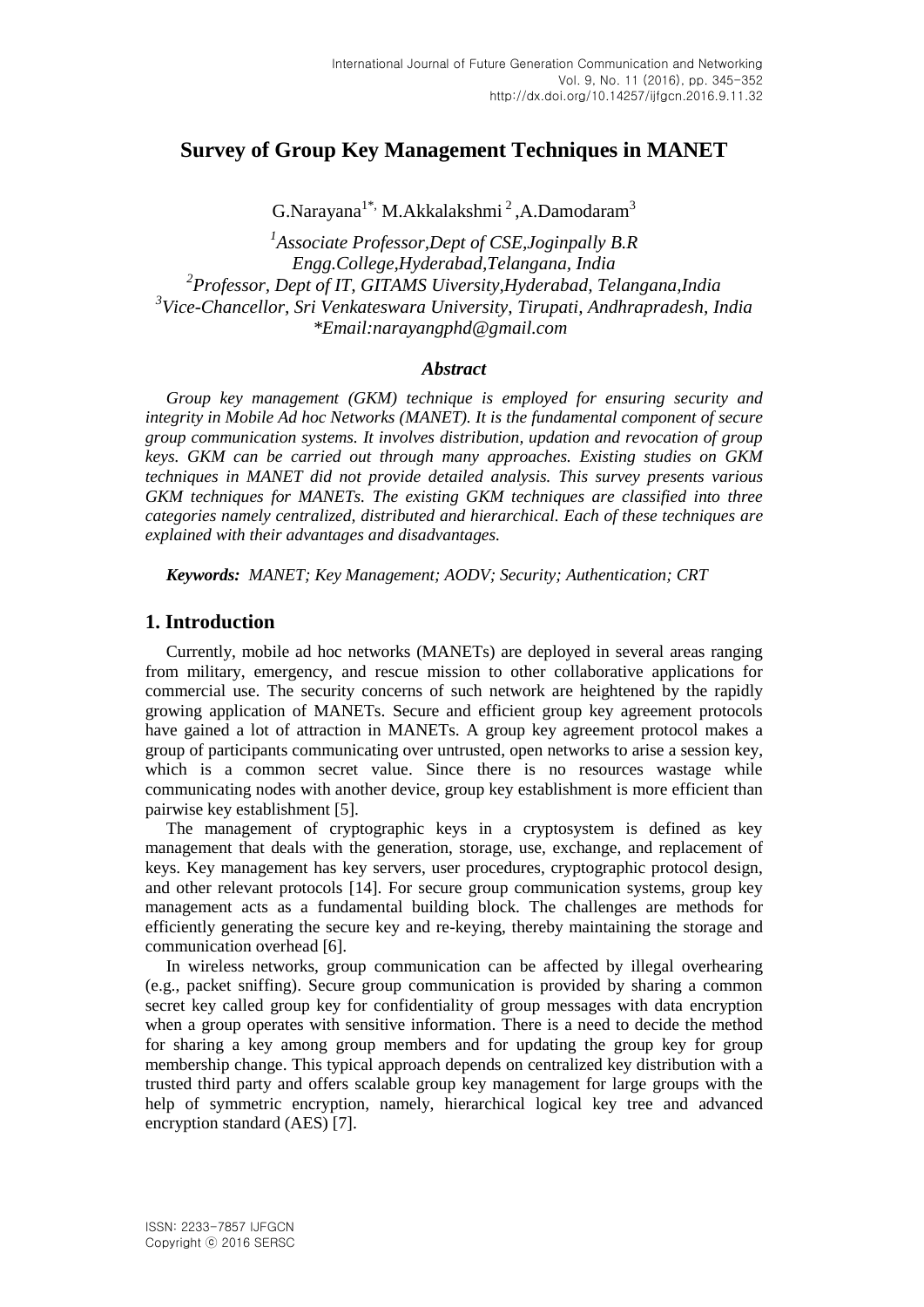# **2. Existing Survey on Key Management in MANET**

Reham Abdellatif Abouhogail [1] has proposed a hybrid group key management protocol by dividing the members into clusters. It assumes a maximum allowed number of members in each cluster, thereby minimizing the required number of encryption and decryption operations for joining nodes in the cluster. This is most suitable for MANETs. This protocol is a scalable and hybrid group key management protocol in MANET to divide the multicast group dynamically into clusters. But this work concentrated mainly on wired networks.

Nagaraja *et al* [2] have surveyed the group key management by discussing about the objectives, state-of-the-art frameworks, their pros and cons and also future challenges in MANETs. But they did not provide very detailed discussion and comparative study.

M. El-Bashary *et al* [3] have surveyed several approaches in group key management schemes and compared these schemes in terms of computational complexity, reliability, communication overheads, storage cost, security levels, pre-requirements, robustness, scalability, vulnerabilities, mobility, and energy. Lastly, the pros and cons of each protocol are discussed. But only limited number of works has been discussed in this survey.

### **3. Survey of Key Management Techniques**

#### **3.1 Centralized Group Key Management Techniques**

Luca Veltri *et al* [4] have proposed a new centralized approach for efficiently distributing and managing a group key in generic ad hoc networks and Internet of Things. Owing to group membership changes caused by users' joins and leaves, this approach minimizes the computational overhead and network traffic. Particularly, this protocol has been considered at a pre-determined time selected when the user joins the group and at an unpredictable time in case of membership revocation. A MKD protocol tailored for very dynamic ad hoc networks, which is either wired or wireless, is proposed. Time can be divided into fixed intervals in such a way that each of them is associated with a different group key. Each node shall wait until the beginning of the next slot before becoming a group member when a user can join anytime asynchronously. This introduces a delay, which is equal to half of the slot interval, but reduces the number of rekeying acts. The protocol offers proper mechanisms for managing unpredictable leave events and resisting against collusive attacks.

Xinyu Lei *et al* [5] have provided a spanning tree (ST)-based centralized group key agreement protocol for unbalanced MANETs. A local spanning tree (LST)-based distributed protocol is subsequently presented on the basis of the centralized solution. Some of the basic features of the HSK scheme followed by both protocols are discussed below. H denotes the hybrid approach is exploited; this is the combination of key agreement and key distribution via symmetric encryption; S denotes a ST or LSTs that are adopted to form a connected network topology; K denotes the extended Kruskal algorithm that is employed to handle dynamic events. For handling the initial key establishment process and all kinds of dynamic events in group key agreement protocol, HSK scheme is a uniform approach. Moreover, to reduce the overhead, the extended Kruskal algorithm realizes the reusability of the precomputed secure links. Moreover, aspects like the network topology, connectivity, and security are well analyzed. The main contributions of their proposed approach are as follow.

1) The weight function is introduced which jointly considers high communication efficiency and energy balance.

2) Hybrid encryption technique applies the symmetric encryption algorithm which is regarded to be more efficient than asymmetric encryption algorithm.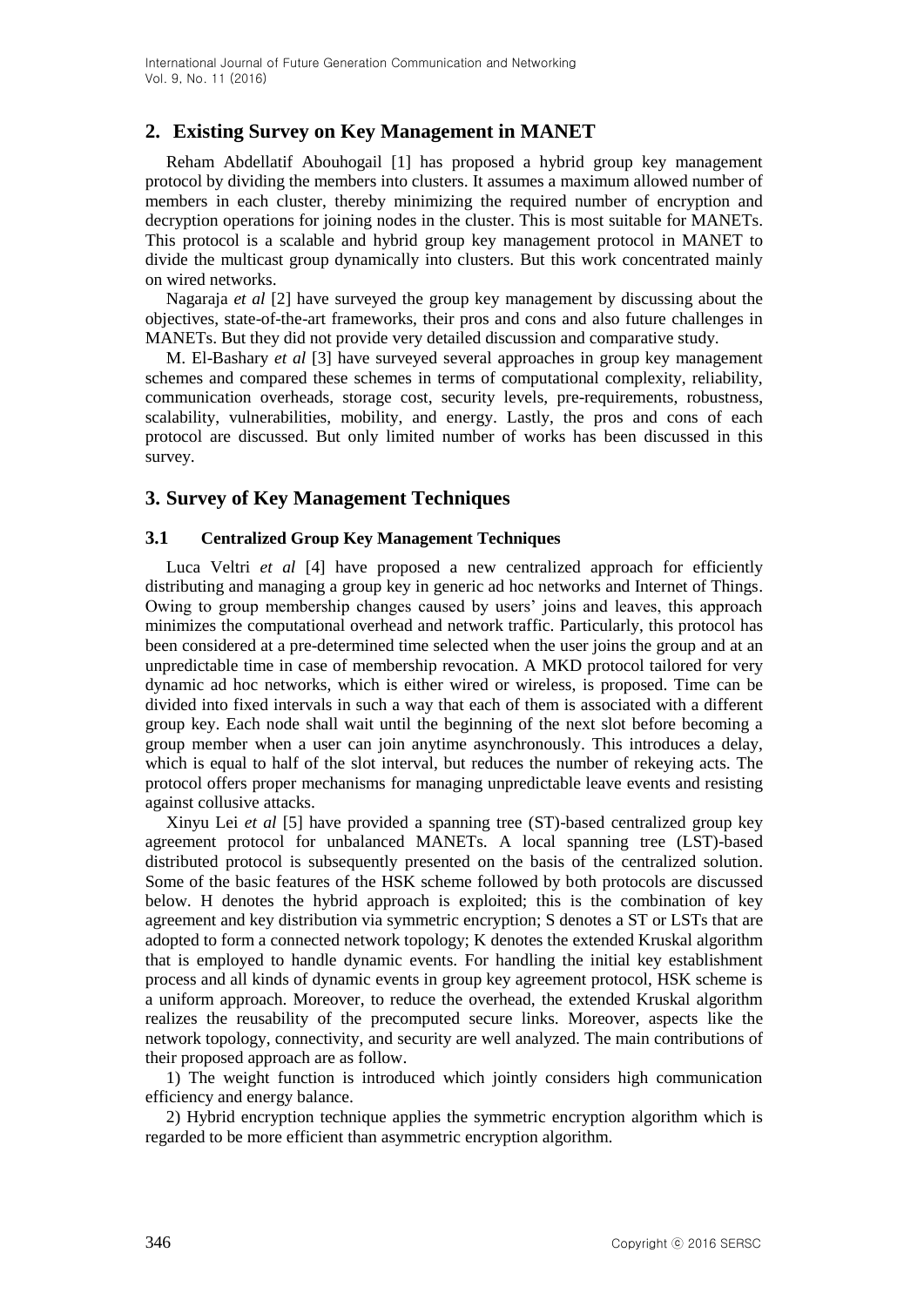3) The extended Kruskal algorithm is very efficient to handle dynamic events. All kinds of dynamic events are well addressed by only one uniform algorithm, whereas other approaches always involve in designing several sophisticated algorithms to handle different kinds of dynamic events.

4) The extended Kruskal algorithm enables to realize the reusability of the pre computed secure links, and thus reduces the overhead.

5) There is no global broadcast in the proposed protocols. That is to say, all transmissions are based on one-hop transmission.

Yanji Piao *et al* [6] have proposed polynomial-based key management schemes. Without any encryption/decryption, group members and the group controller share the intragroup key. The group controller updates and distributes the renewed group keys when the members of the group get changed. It reduces the number of re-keying messages and lessens the storage overhead of group members and the group controller by adopting a polynomial-based key management scheme. Encryption/decryption mechanisms are not used for sharing the intragroup key between the group controller and group members. The keys are renewed immediately when membership changes happen. The adoption of the polynomial for deriving an intragroup key reduces the key storage overhead at the group members and the group controller. The members self-generate the polynomial functions needed for creating an inter-group key after the intragroup key is derived.

Sukin Kang *et al* [7] have proposed a group key sharing scheme and efficient rekeying methods for frequent membership changes from network dynamics, thereby making the group members establishing a group key and providing high flexibility for dynamic group changes such as member join or leave and group merging or partition. They investigated secure group key distribution and management for collaborative groups with high group flexibility. A DH-based group key management protocol is proposed. They showed security proof of this scheme and mathematical evaluation with other GKA protocols.

Weichao Wang *et al* [8] have proposed a mechanism that integrates polynomials with stateless secret updates for achieving personal key share distribution and efficient key refreshment during group changes. This mechanism distributes keys via true broadcast. This mechanism has the following advantages when compared to previous approaches. The limited processing capability of wireless nodes is matched by the adoption of symmetric encryption/decryption for multicast traffic matches. The properties of mobile wireless networks including frequent topology changes and temporary connection disruptions re matched by the stateless feature of key distribution. For reducing the communication overhead during key updates and providing protection against both intragroup and intergroup impersonation, special mechanisms are designed. They investigated storage, computation, and communication overhead of this mechanism.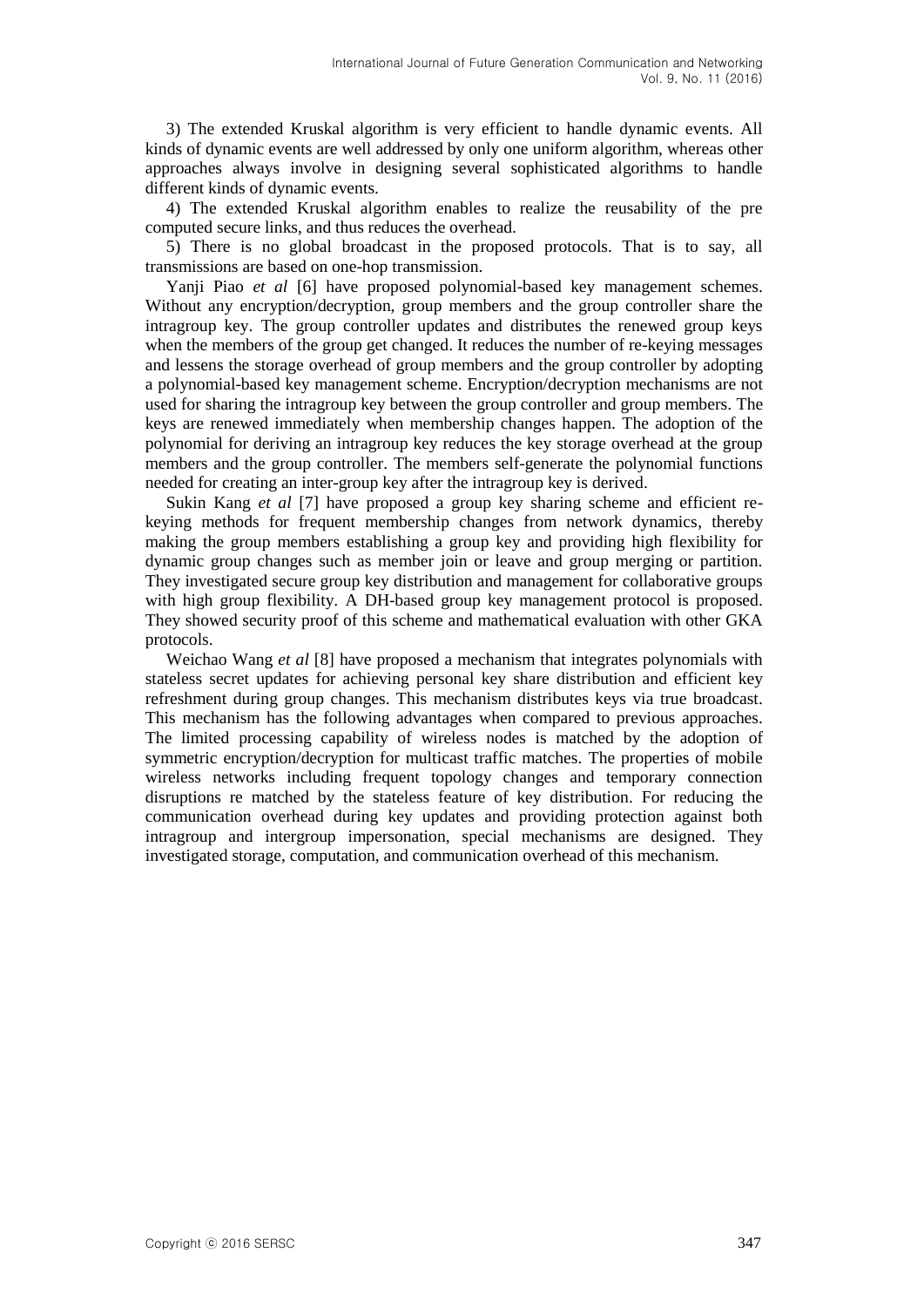| <b>Authors</b>                            | <b>Title</b>                                                                                              | <b>Advantages</b>                                                                                                          |
|-------------------------------------------|-----------------------------------------------------------------------------------------------------------|----------------------------------------------------------------------------------------------------------------------------|
| Luca Veltri et al                         | A novel batch-based group key<br>management protocol applied to<br>the Internet of Things                 | Provides group-level<br>confidentiality and<br>integrity, together with<br>per-node authentication<br>and non-repudiation. |
| Xinyu Lei et al                           | Group Key Agreement Protocol<br>for MANETs Based on HSK<br>Scheme                                         | Achieves high efficiency                                                                                                   |
| Yanji Piao et al                          | Polynomial-based key<br>management for secure intra-<br>group and inter-group<br>communication            | Reduce the number of re-<br>keying messages, lessens<br>the storage overhead                                               |
| Sukin Kang et al                          | Secure Collaborative Key<br>Management for Dynamic Groups<br>in Mobile Networks                           | Can be adapted efficiently<br>for multicast security in<br>mobile networks.                                                |
| Weichao Wang and<br><b>Tylor Stransky</b> | Stateless key distribution for<br>secure intra and inter-group<br>multicast in mobile wireless<br>network | Reduces communication<br>overhead, provide<br>protection against both<br>intra and inter-group<br>impersonation.           |

| Table 1. Centralized Group Key Management Techniques |  |  |  |  |  |  |  |  |
|------------------------------------------------------|--|--|--|--|--|--|--|--|
|------------------------------------------------------|--|--|--|--|--|--|--|--|

#### **3.2 Distributed Group Key Management Techniques**

Maria Striki *et al* [9] have adapted TGDH to be possible in the several resourceconstrained MANET in which none of the nodes has special capabilities, to create significantly lower overhead for nodes involved in the network, and to manage disruptions with minimum cost. The underlying routing protocol is considered in their design. A distributed TGDH version is applied over a robust schedule by optimizing the required parameters. It is assumed that a path between group members includes nonmember relays. This protocol depends on the routing redundancy for delivering the exchanged messages in a timely manner. Dividing such group into subgroups that corresponds to a complete members' graph, reachable by the subgroup leader through a single broadcast, allows the execution of the original TGDH by the considering the aforementioned assumptions. For a large group, this approach is impractical as several subgroups will be created, subgroups are sensitive to subtle variations in mobility, and subgroups contain very few members, even a single one. Still, subgroups in close proximity cannot be merged. This results in a considerable waste in network resources, and impossible execution of Hypercube. An adaptation of TGDH has been presented to satisfy the requirements of MANET. Particularly, TGDH is modified in such a way that it is distributed, that is, there is no single point of failure leader; under a topologically aware consideration, it is executed on a schedule that optimizes their own defined routing and robustness metrics; it tolerates disruptions and failures with minimum cost; and it is more efficient in terms of computation overhead and bandwidth. This scheme is called as distributed TGDH with schedule. They evaluated both protocols under the new assumptions.

Xingwen Zhao *et al* [10] have described dynamic asymmetric group key agreement (DASGKA) without central management. This agreement combines the conventional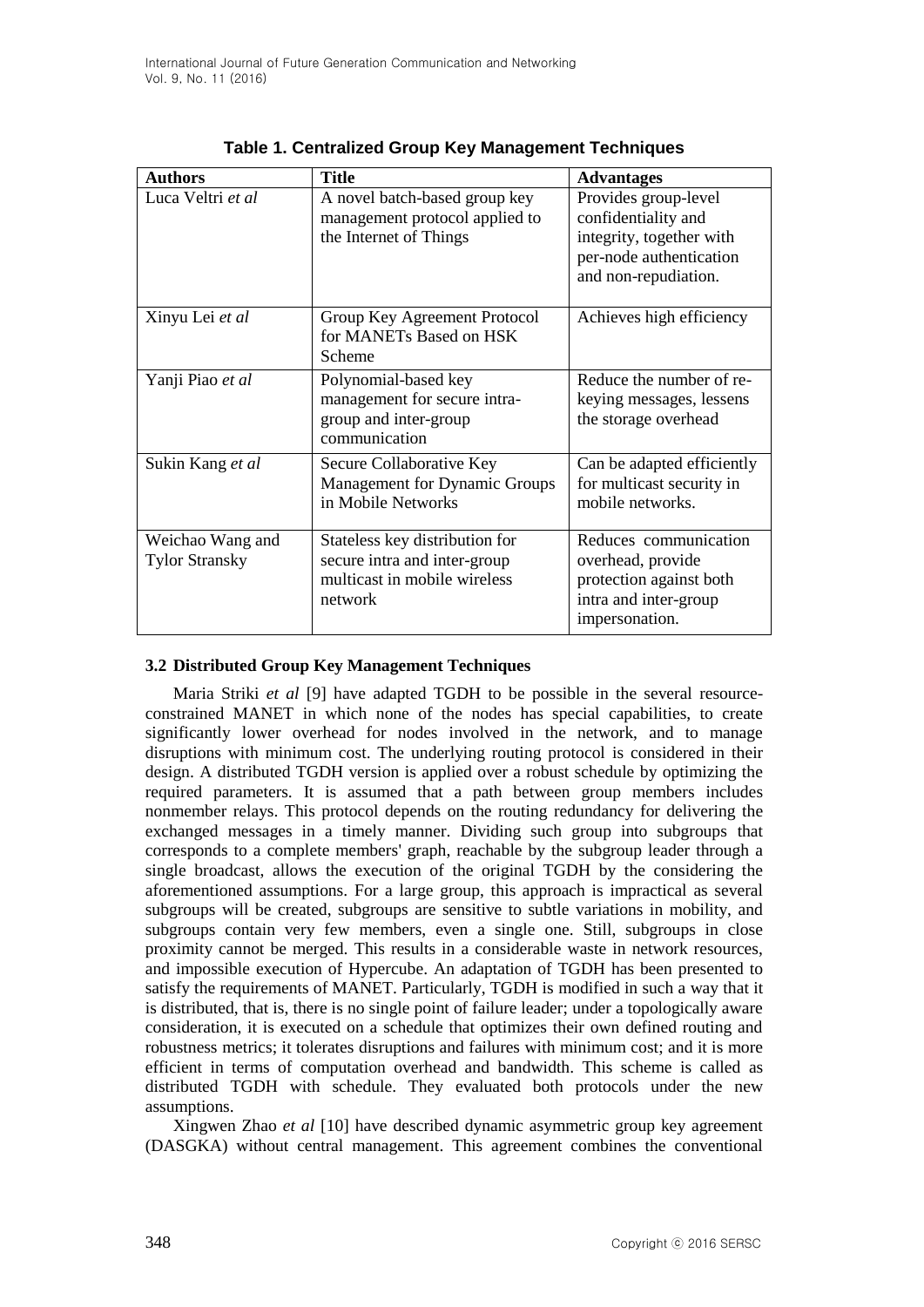group key agreement, a public key encryption, and a multisignature. Their construction is same as that of the authenticated group key agreement for dynamic group. A corresponding public key is published to outsiders after a shared private key is computed. A multisignature is attached in order for outsiders to trust the public key. A detailed instance with constant rounds of interactions and constant transmission cost for each participant are discussed.

Eric Ke Wang *et al* [11] have proposed a location-based distributed group key agreement (LDGKA) scheme for VANETs that uses a hybrid approach where members in the VANET to form several logic groups in the identical region. Virtual key tree model is used within each group in order that the rekeying operation can be performed efficiently in case of joining and leaving of members. A protocol is designed for establishing the secure temporary channel dynamically for the nodes belongs to different regions. There is no need for third parties or trusted central authority. While performing any re-keying operation, a tree structure is used for decreasing the computation. Central entity that is a single point of failure or causes the performance bottleneck is not needed.

Xixiang Lv *et al* [12] have proposed a Chinese Remainder Theorem (CRT)–based secure group communication scheme for simultaneously offering confidentiality service and nonrepudiation service. All group members contribute their own public keys to negotiate a shared encryption public key corresponding to all decryption keys. In the negotiation protocol, public key is broadcasted by each group member. A common value called encryption public key is obtained by combining all the public keys on the basis of CRT. This protocol has one round with no policy administrator. The encryption public key encrypts group message. By using their own secret keys, corresponding cipher text can be decrypted by all group members.

Xiao Wang *et al*. [13] have proposed a group key management protocol with high energy efficiency for the strategic mobile scenario of MANETs. This protocol is provided with three functions to address some of the issues of improving security and energy efficiency performance. This issues are discussed as follows: (1) a self-organized group establishing algorithm is designed for strategy mobile application scenarios ensuring the stable groups regardless of users' mobility with reduced rekeying cost, (2) a lightweight contributory key agreement and authentication mechanism is proposed based on the group Diffie-Hellman protocol to improve global security, and (3) a strategic mobile management mechanism is discussed based on the Prufer codec method to manage the effect of mobility impacts for improving the multicast energy efficiency and providing secret communication among roaming users.

| <b>Authors</b>        | Title                            | <b>Advantages</b>         |
|-----------------------|----------------------------------|---------------------------|
| Maria Striki et al    | A Robust, Distributed TGDH-      | Produce lower overhead,   |
|                       | based Scheme for Secure Group    | handle disruptions with   |
|                       | Communications in MANET          | low cost.                 |
| Xingwen Zhao et al    | Dynamic asymmetric group key     | Flexible as it can adopt  |
|                       | agreement for ad hoc networks    | other dynamic group key   |
|                       |                                  | agreement techniques.     |
| Eric Ke Wang et al    | Location-Based Distributed Group | Low computation and       |
|                       | Key Agreement Scheme for         | communication overhead.   |
|                       | Vehicular Ad Hoc Network         |                           |
| Xixiang Lv and Hui Li | Secure group communication with  | Suitable to other network |
|                       | both confidentiality and non-    | models and scenarios.     |
|                       | repudiation for mobile ad-hoc    |                           |
|                       | networks                         |                           |

#### **Table 2. Distributed Group Key Management Techniques**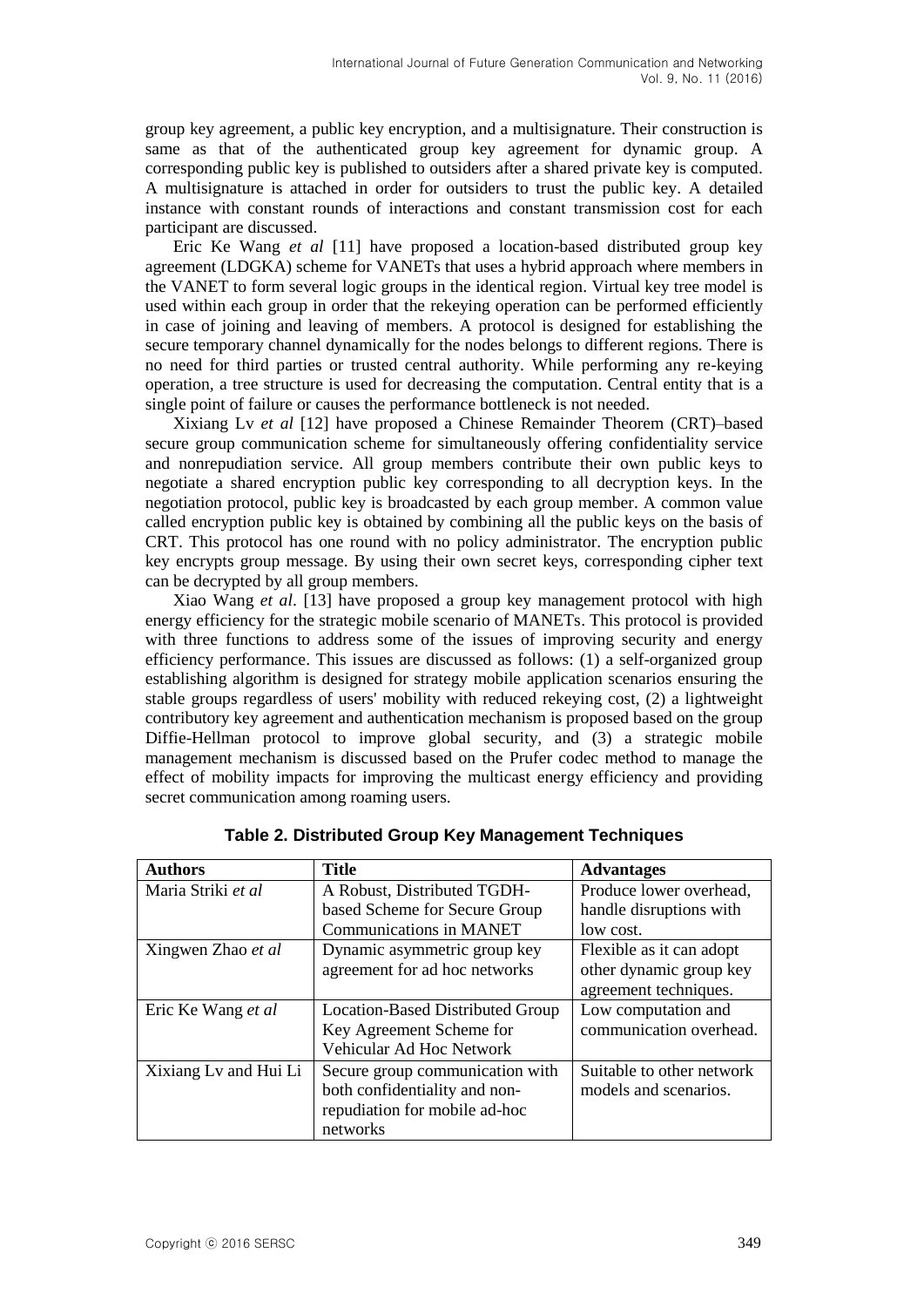| Xiao Wang <i>et al</i> | The energy-efficient group key<br>management protocol for strategic<br>mobile scenario of MANETs | Reduces cost of rekeying<br>operation, enhances<br>global security, enhance<br>the multicast energy<br>efficiency |
|------------------------|--------------------------------------------------------------------------------------------------|-------------------------------------------------------------------------------------------------------------------|
|                        |                                                                                                  |                                                                                                                   |

#### **3.3 Hierarchical or Tree based Group Key Management Techniques**

Uday Pratap Singh *et al* [14] have proposed a distributed hierarchical group key management approach. This approach utilizes elliptic curve cryptography and hash function for securing this generation and distributing the group key. For exchange key between leaf nodes, this hierarchical key management uses elliptic curve cryptography that offers greater security with small key size. Scalar multiplication is computationally fast. Therefore, this protocol will provide more suitable and efficient technique for key management.

The basic characteristics of ECDHSA are,

1. The leaf key in the key tree is the public key of the corresponding group member, and all intermediate node keys are symmetric keys.

2. The public key of each member along with binary code the corresponding parent node is stored in a list shared by group members. This list will be updated on each membership change and from time to time.

3. All group members have the same capability and are equally trusted and equally responsible for group key generation.

Hua-Yi Lin *et al* [15] have proposed a dynamic multicast height-balanced group key agreement. In a multicast group, for efficiently and dynamically composing the group key and securely delivering multicast data from a multicast source to the other multicast group users, this agreement makes the user. The hierarchical structure of this agreement partitions the group members into location-based clusters that can reduce the communication cost and manage key when member joins or leave networks. On the basis of elliptic curve Diffie-Hellman cryptography key management, this scheme offers effective and efficient dynamic group key reconstructions, secures multicast data transmissions, fits the robustness of networks, and lowers overhead costs of security management.

Ayman EL-SAYED [16] has proposed a Hierarchical, Simple, Efficient and Scalable Group Key (HSESGK), which is a new group key management schemes, on basis of clustering management scheme for MANETs. They classified several other schemes. Group members deduce the group key in a distributed manner. This scheme contains two levels. First level is used for all coordinators of the clusters called as cluster head (CH), whereas second level for the members in a cluster with its cluster head. Two secret keys are obtained in a distributed manner: one among all the CHs and another among cluster's members and its CH. For providing robustness and avoiding fault tolerance, HSESGK uses double trees in each cluster. Group key management ensures scalable and efficient key delivery by considering the node mobility.

Jin-Hee Choa *et al* [17] have proposed adaptive intrusion detection technique on the basis of majority voting by nodes in a geographical region to solve the problem of compromised nodes' collusion. This technique considers that each node is preloaded with anomaly-based or misuse-based intrusion detection techniques for diagnosing compromised nodes in the same region. They identified the optimal intrusion detection rate and the optimal regional area size under which the mean time to security failure of the system is increased and/or the total communication cost is decreased for GCSs, given a set of parameter values characterizing operational and environmental conditions.

Jin-Hee Choa *et al* [18] have proposed a scalable and efficient region-based group key management protocol for securing group communications. They considered a regionbased approach for providing scalability and dynamic re-configurability. Through this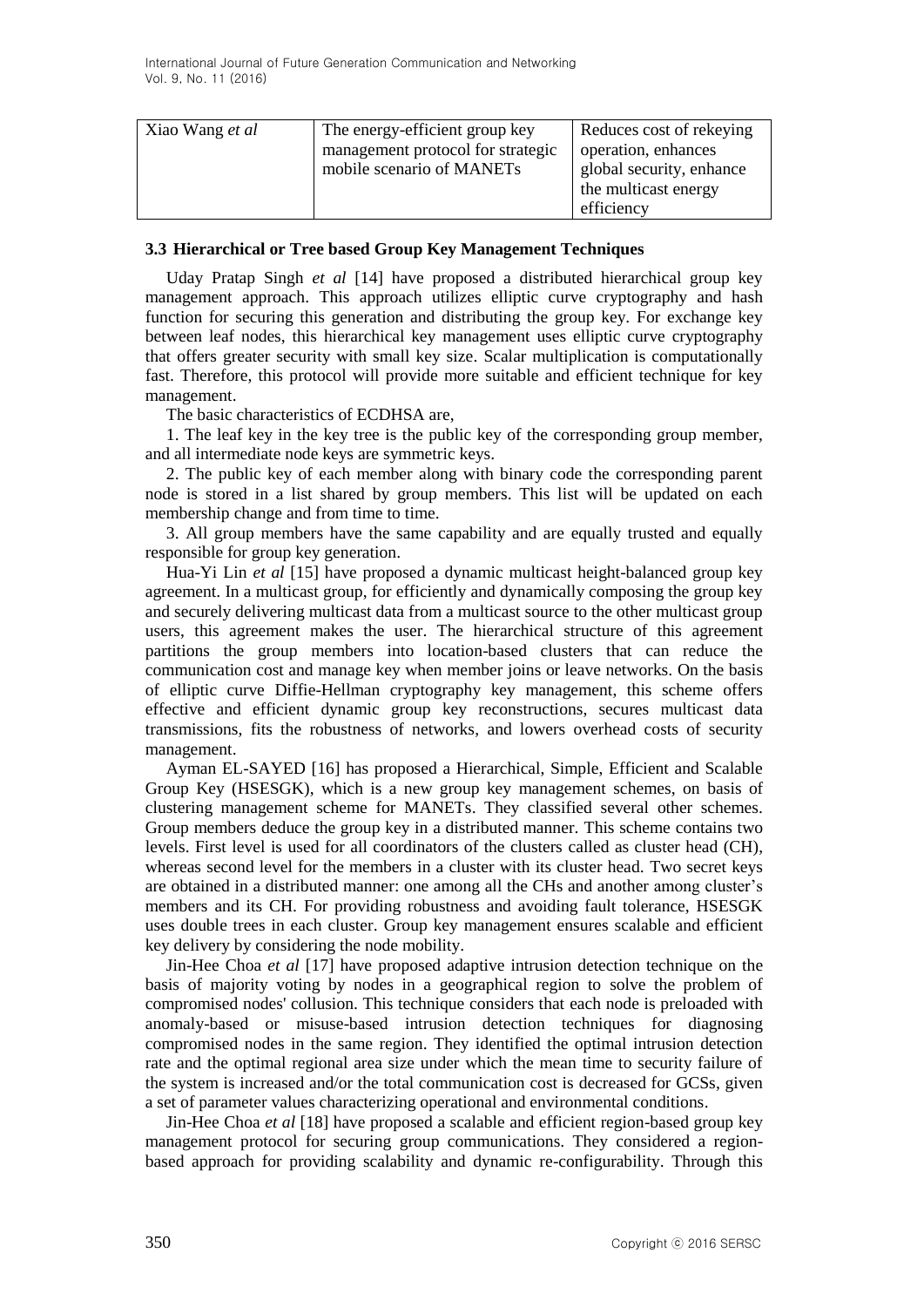approach, group members are broken into region-based subgroups. In order to agree on a group key in response to membership change and member mobility-induced events, leaders in subgroups communicate with each other securely. A new approach is proposed to identify the optimal setting of the region-based key management protocol, thereby improving the system's performance. They meet the secrecy requirements for secure group communication. An optimal region size is existed to minimize the network traffic by efficiently trading inter-regional versus intraregional group key management overheads.

| <b>Authors</b>           | <b>Title</b>                    | <b>Advantages</b>             |
|--------------------------|---------------------------------|-------------------------------|
| <b>Uday Pratap Singh</b> | Distributed Hierarchical Group  | Provides much stronger        |
| and Rajkumar Singh       | Key Management using Elliptic   | security with smaller key     |
| Rathore                  | <b>Curve and Hash Function</b>  | size.                         |
|                          |                                 |                               |
| Hua-Yi Lin et al         | Efficient Key Agreements in     | Performs very well for        |
|                          | <b>Dynamic Multicast Height</b> | dynamic nodes joining or      |
|                          | <b>Balanced Tree for Secure</b> | leaving.                      |
|                          | Multicast Communications in Ad  |                               |
|                          | <b>Hoc Networks</b>             |                               |
|                          |                                 |                               |
| Ayman EL-SAYED           | A new Hierarchical Group Key    | Ensure scalable and efficient |
|                          | Management based on Clustering  | key delivery.                 |
|                          | Scheme for Mobile Ad Hoc        |                               |
|                          | <b>Networks</b>                 |                               |
| Jin-Hee Choa et al       | Performance analysis of         | Achieves good security level  |
|                          | hierarchical group key          | and uses less computational   |
|                          | management integrated with      | power.                        |
|                          | adaptive intrusion detection in |                               |
|                          | mobile ad hoc networks          |                               |
| Jin-Hee Choa et al       | Performance optimization of     | Reduces over all network      |
|                          | region-based group key          | traffic.                      |
|                          | management in mobile ad hoc     |                               |
|                          | networks                        |                               |

**Table 3. Hierarchical Group Key Management Techniques**

# **4. Conclusion**

In this survey, the detailed study about group key management techniques and its advantages and disadvantages are explained. The subsection 3.1 explains about the central group key management techniques and its advantages and disadvantages. Section 3.2 explains about the distributed group key management techniques, and Section 3.3 explains about the hierarchical group key management techniques and its advantages and drawbacks. From the survey study, we studied detail information about different group key management techniques, advantages, and disadvantages.

# **References**

- [1] Reham Abdellatif Abouhogail, "Security Assesment for Key Management in Mobile Ad Hoc Networks", *International Journal of Security and its Applications,*Vol-8,pp:169-182,2014.
- [2] G Nagaraja and Pradeep Reddy CH, "A SURVEY ON GROUP KEY MANAGEMENT FRAMEWORKS FOR SECURE GROUP COMMUNICATION IN MOBILE AD HOC NETWORKS",*International Journal Of Pharmacy & Technology*,2016.
- [3] M. El-Bashary, A. Abdelhafez and W. Anis, "A Comparative Study of Group Key Management in MANET",*Int. Journal of Engineering Research and Applications*, ISSN: 2248-9622, Vol. 5, Issue 8, (Part - 4), pp.85-94,2015.
- [4] Luca Veltri,Simone Cirani,Stefano Busanelli and Gianluigi Ferrari, "A novel batch-based group key management protocol applied to the Internet of Things",*Elsevier,Ad Hoc Networks*,2013.